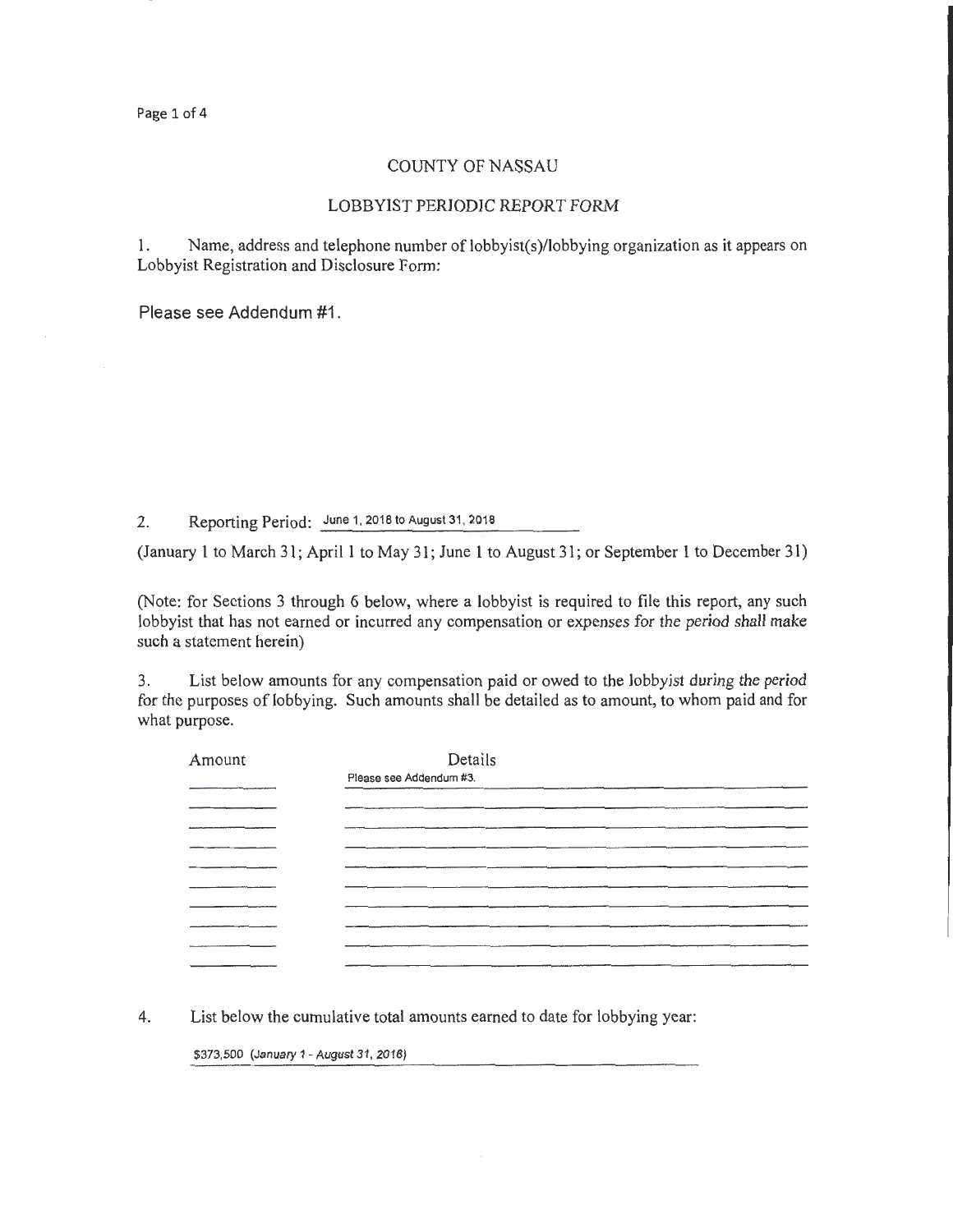Page 2 of 4

5. List below amounts for any expenses expended or incurred by the lobbyist during the period for the purposes of lobbying. Such amounts shall be detailed as to amount, to whom paid and for what purpose.

| Amount | Details                 |
|--------|-------------------------|
|        | Please see Addendum #3. |
|        |                         |
|        |                         |
|        |                         |
|        |                         |
|        |                         |
|        |                         |
|        |                         |
|        |                         |
|        | _____________           |

6. List below the cumulative total amounts expended to date for lobbying year:

\$0.00 (January 1- August 31, 2018)

(In lieu of completing 7 through 10 below, you may attach a copy of your Lobbyist Registration and Disclosure Form, provided the information has not changed.)

7. List whether and where the lobbyist(s)/lobbying organization is registered as a lobbyist (e.g. Nassau County, New York State):

Please see Addendum #1.

8. Name, address and telephone number of client(s) by whom, or on whose behalf, the lobbyist is retained, employed or designated.

Please see Addendum #2.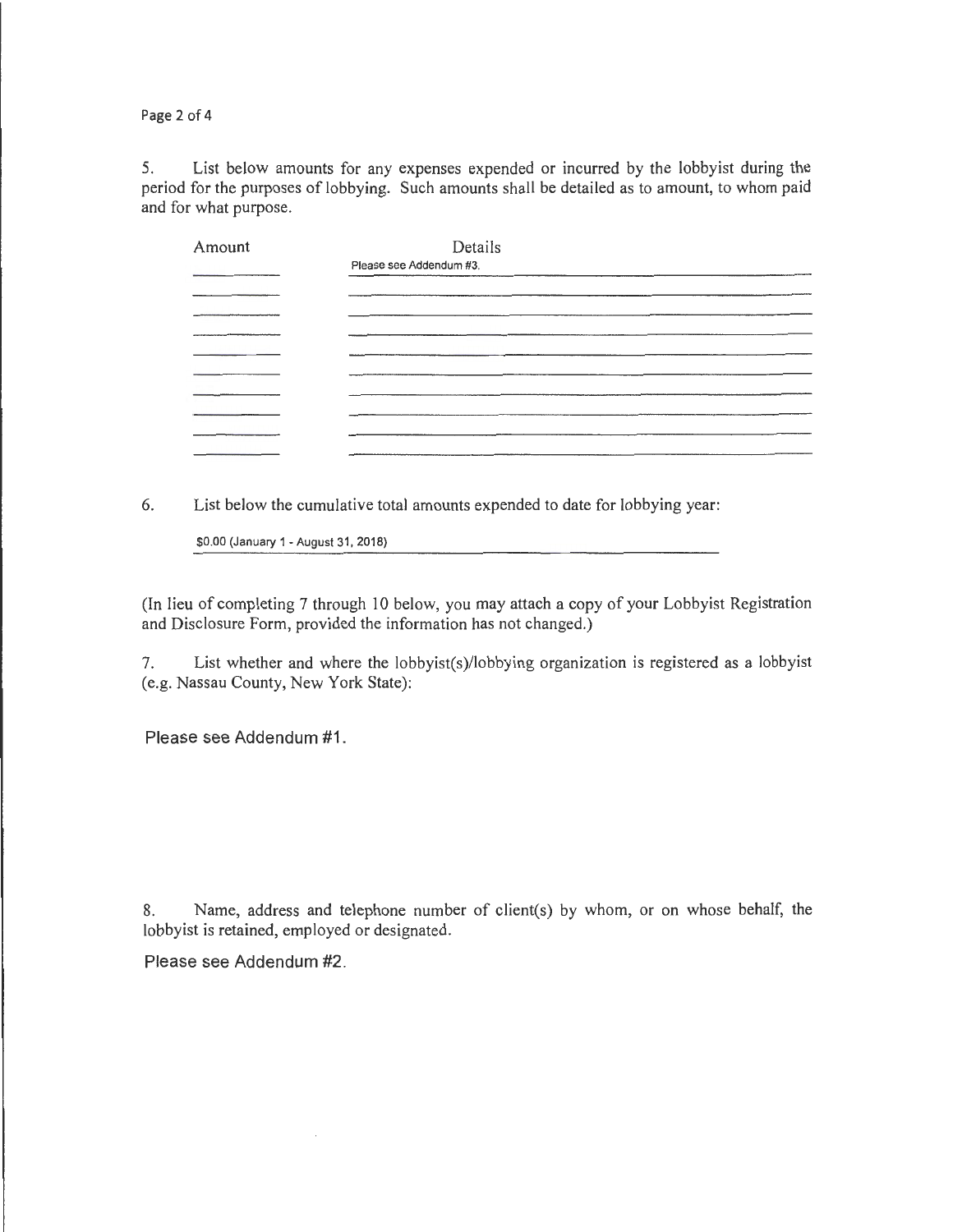Page 3 of 4

9. Describe lobbying activity conducted, or to be conducted, in Nassau County, and identify client(s) for each activity listed, during the Reporting Period.

 $\sim$ 

 $\mathcal{A}$ 

-SCO Family of Services

10. The name of persons, organizations or governmental entities before whom the lobbyist has lobbied during the period.

-County Executive Laura Curran

-Deputy County Executive for Health and Human Services Kyle Rose-Louder

 $\mathcal{L}^{\text{eff}}$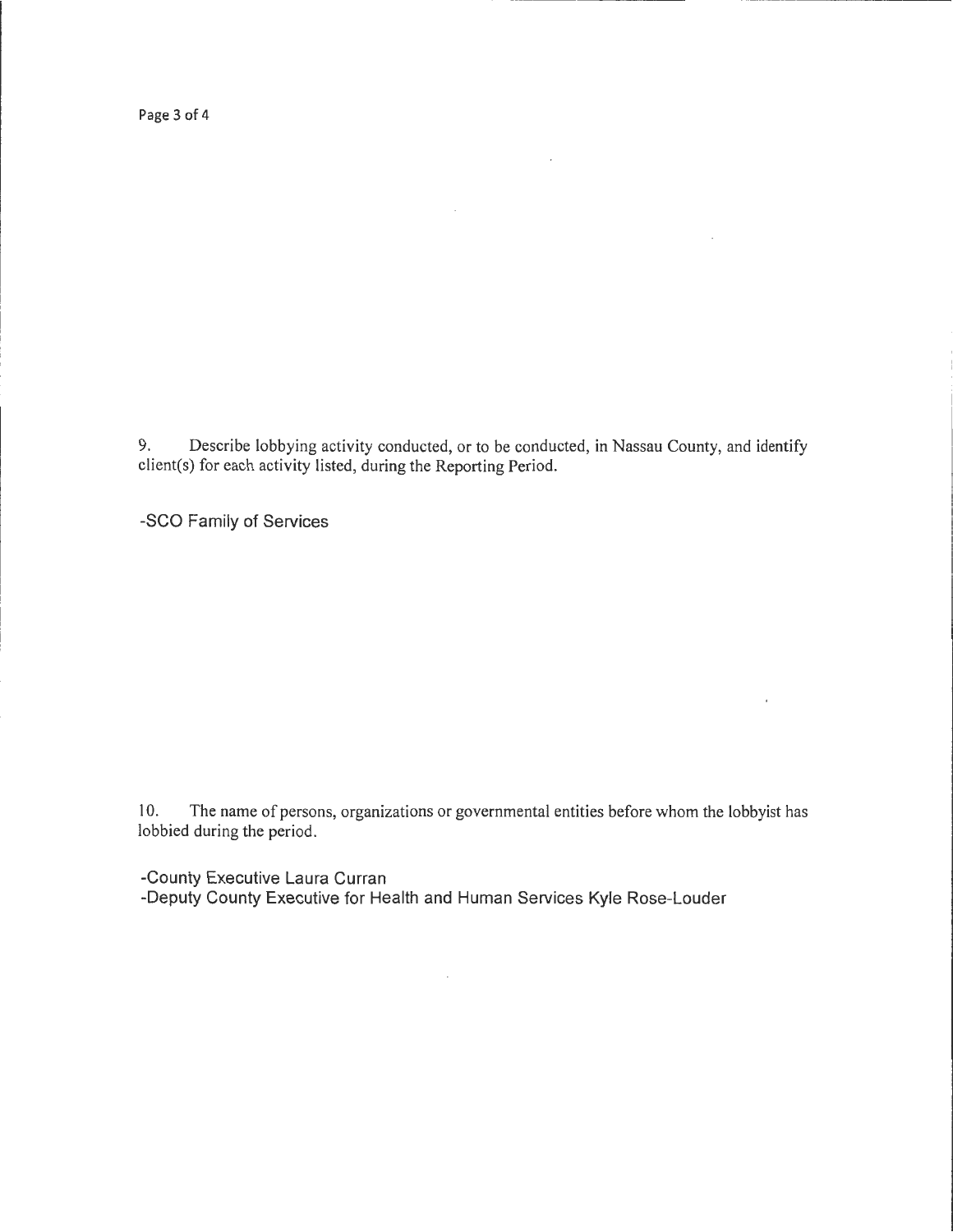Page 4 of 4

I understand that copies of this form will be sent to the Nassau County Department of Information Technology ("IT") to be posted on the County's website.

I also understand that upon termination of retainer, employment or designation I must give written notice to the County Attorney within thirty (30) days of termination.

VERIFICATION: I certify that all statements made on this statement are true, correct and complete to the best of my knowledge and belief and I understand that the willful making of any false statement of material fact herein will subject me to the provisions of law relevant to the making and filing of false instruments and will render such statement null and void.

| Dated: | September 10, 2018 |
|--------|--------------------|
|        |                    |

Signed:

**Steve M** 

Print Name:

Title:

Partner & Chair, State Government Relations Group

|        | <b>STATE OF NEW YORK</b>          | SS: |            |
|--------|-----------------------------------|-----|------------|
|        | COUNTY OF Rew York                |     |            |
|        | Sworn to before me this September |     |            |
| Day of | 13 <sup>th</sup>                  |     | $, 2018$ . |

NOTARY PUBLIC

Brener Anna<br>NOTARY PUBLIC, STATE OF NEW YORK Registration No. OIBR6353151 Qualified in Kings County Commission Expires 01/17/2021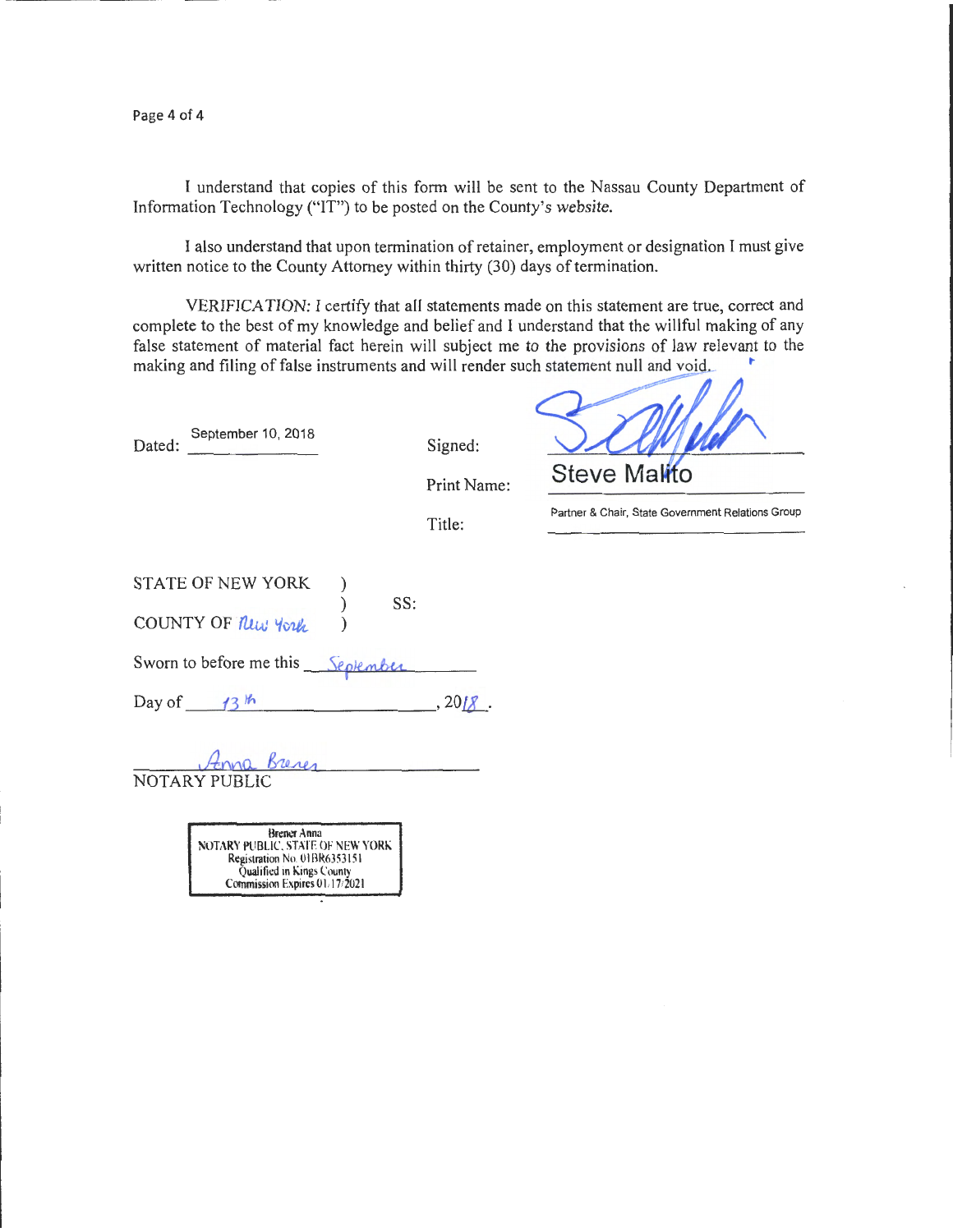## Davidoff Hutcher & Citron LLP Lobbyists Engaging Nassau County Addendum# 1

| Name                  | <b>Address</b>                                                                | <b>Phone Number</b> | Registered to Lobby in                                                               |
|-----------------------|-------------------------------------------------------------------------------|---------------------|--------------------------------------------------------------------------------------|
| Charles Capetanakis   | Davidoff Hutcher & Citron LLP<br>605 Third Avenue<br>New York, New York 10158 | 516-248-6400        | Nassau County<br>New York City<br>New York State                                     |
| Sean Crowley          | Davidoff Hutcher & Citron LLP<br>605 Third Avenue<br>New York, New York 10158 | 516-248-6400        | Nassau County<br>New York City<br>New York State<br>Federal                          |
| Sid Davidoff          | Davidoff Hutcher & Citron LLP<br>605 Third Avenue<br>New York, New York 10158 | 516-248-6400        | Nassau County<br>New York City<br>New York State<br>Federal                          |
| Arthur Goldstein      | Davidoff Hutcher & Citron LLP<br>605 Third Avenue<br>New York, New York 10158 | 516-248-6400        | Nassau County<br>New York City<br>New York State<br>Federal                          |
| John B. Kiernan       | Davidoff Hutcher & Citron LLP<br>605 Third Avenue<br>New York, New York 10158 | 516-248-6400        | Nassau County<br><b>Suffolk County</b><br>New York City<br>New York State<br>Federal |
| Stephen A. Malito     | Davidoff Hutcher & Citron LLP<br>605 Third Avenue<br>New York, New York 10158 | 516-248-6400        | Nassau County<br>Suffolk County<br>New York City<br>New York State<br>Federal        |
| Nicole L. Weingartner | Davidoff Hutcher & Citron LLP<br>605 Third Avenue<br>New York, New York 10158 | 516-248-6400        | Nassau County<br><b>Suffolk County</b><br>New York City<br>New York State            |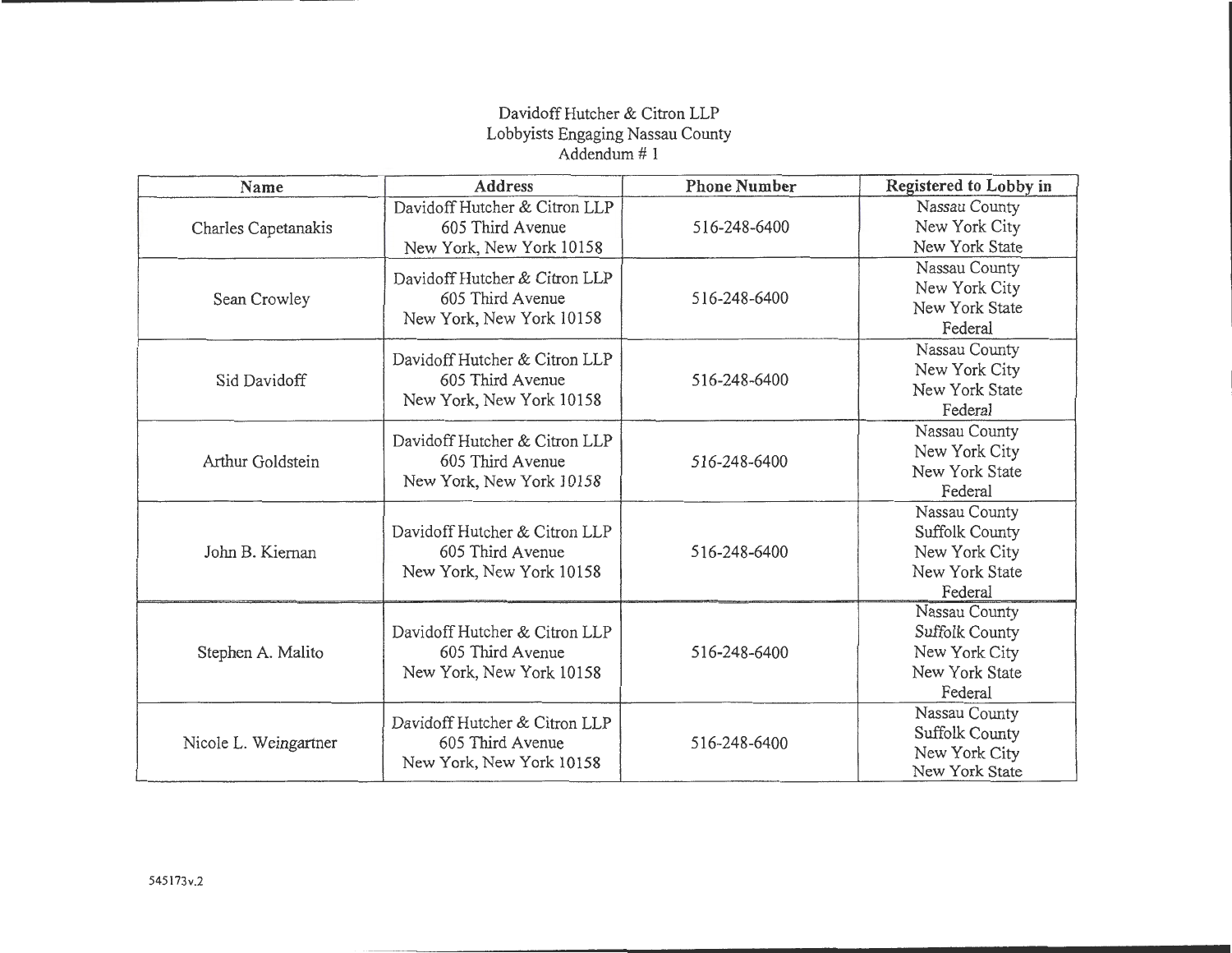### Davidoff Hutcher & Citron LLP Clients Clients Represented in Nassau County Addendum#2

| Name                                                                                                   | <b>Address</b>                                                   | <b>Phone Number</b> |
|--------------------------------------------------------------------------------------------------------|------------------------------------------------------------------|---------------------|
| Election Systems & Software                                                                            | 11208 John Galt Blvd.<br>Omaha, NE 68137                         | 1-877-377-8683      |
| Nassau Village Officials Association                                                                   | P.O. Box 484<br>New Hyde Park, NY 11040-5572                     | 516-437-1455        |
| Castagna Realty Co., Inc.                                                                              | 2110 Northern Blvd., Suite 201<br>Manhasset, New York 11030      | 516-627-6700        |
| Syosset Park Development, LLC<br>c/o Simon Property Group, Inc.<br>(FKA Oyster Bay Realty)             | 225 West Washington Street, 14th Floor<br>Indianapolis, IN 46204 | 317-263-7083        |
| RELX Inc. and affiliated entities including<br>subsidiary Elsevier<br>(FKA Reed Elsevier Inc. et. al.) | 1150 18th Street, NW, Suite 600<br>Washington, DC 20036          | 202-857-8235        |
| Family Residences and Essential<br>Enterprises, Inc. (FREE)                                            | 191 Bethpage Sweet Hollow Road<br>Old Bethpage, New York 11804   | 516-870-1600        |
| North Shore Board of Education                                                                         | 112 Franklin Avenue<br>Sea Cliff, New York 11579                 | 516-277-7801        |
| A. Vournou Construction<br>Management Group LLC                                                        | 6500 Jericho Turnpike<br>Syosset, New York 11791                 | 516-513-1262        |
| SCO Family of Services                                                                                 | 1 Alexander Place<br>Glen Cove, New York 11542                   | 516-671-1253        |
| Oracle America, Inc.                                                                                   | 1910 Oracle Way<br>Reston, VA 20190                              | 703-478-9000        |

 $\sim$ 

 $\sim$